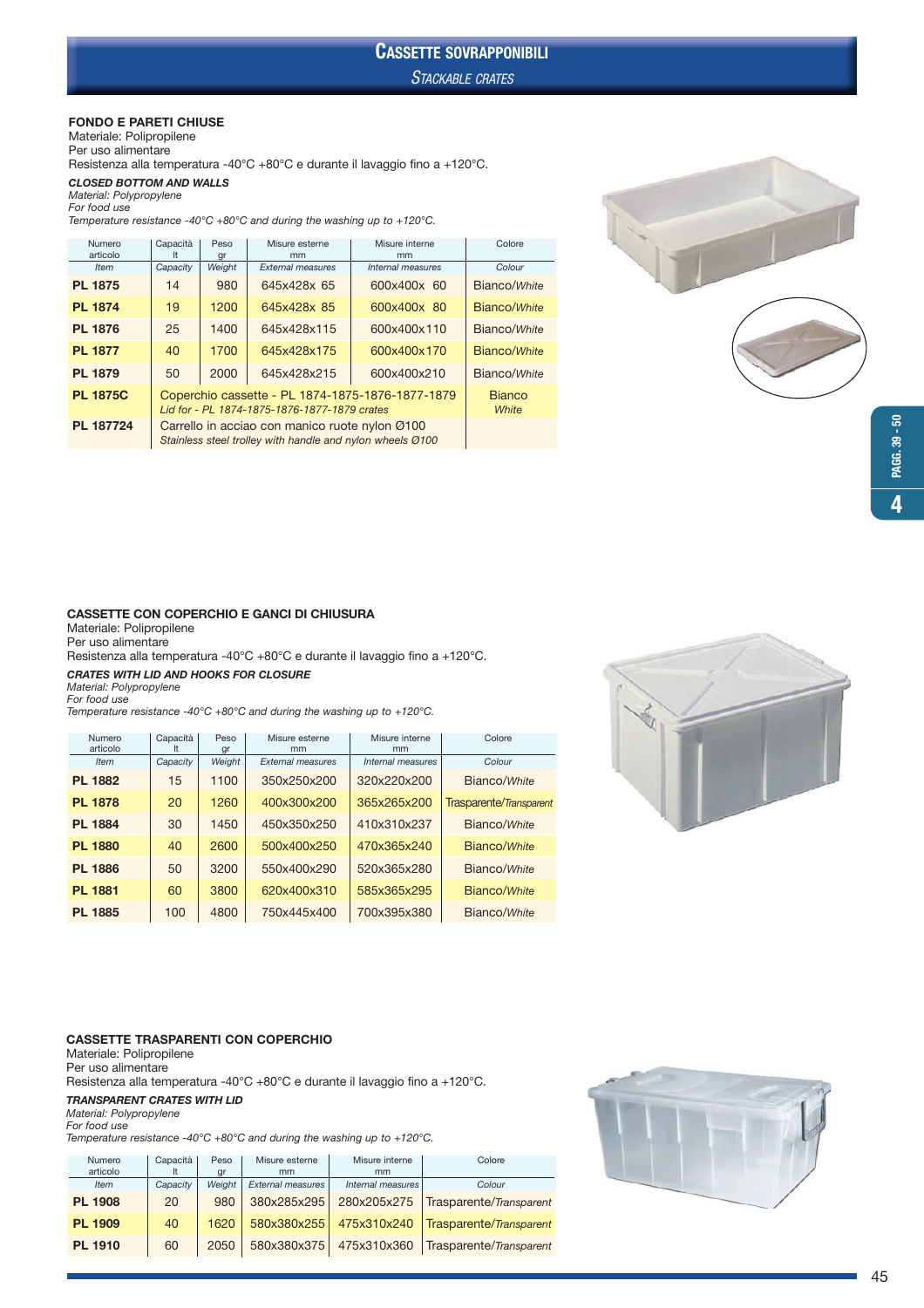# CASSETTE SOVRAPPONIBILI

STACKABLE CRATES

•

### MATERIALE: POLIETILENE ALTA DENSITÀ PER USO ALIMENTARE

# MATERIAL: HIGH DENSITY POLYETHYLENE FOR FOOD USE

| Numero<br>articolo | Capacità<br>It | Peso<br>gr | Misure esterne<br>mm     | Misure interne<br>mm | Colore       |
|--------------------|----------------|------------|--------------------------|----------------------|--------------|
| <b>Item</b>        | Capacity       | Weight     | <b>External measures</b> | Internal measures    | Colour       |
| <b>PL 3000</b>     | 3              | 250        | 380x170x 65              | 355x152x 60          | Bianco/White |
| <b>PL 3001</b>     | 10             | 630        | 430x320x 95              | 390x290x 90          | Bianco/White |
| <b>PL 3003</b>     | 16             | 1070       | 540x350x110              | 515x325x100          | Bianco/White |
| <b>PL 3005</b>     | 16             | 1000       | 540x350x110              | 515x325x100          | Bianco/White |
| <b>PL 3002</b>     | 20             | 1200       | 480x410x140              | 425x375x137          | Bianco/White |

• con fori laterali per scarico acqua - with side holes for water drainage

#### CASSETTE lt 55 - FONDO E PARETI CHIUSE CRATES 55 lt - CLOSED BOTTOM AND WALLS

| Numero          | Capacità | Peso         | Misure esterne           | Misure interne    | Colore       |
|-----------------|----------|--------------|--------------------------|-------------------|--------------|
| articolo        |          | qr           | mm                       | mm                |              |
| <b>Item</b>     | Capacity | Weight       | <b>External measures</b> | Internal measures | Colour       |
| <b>PL 3004</b>  | 55       | 2860         | 760x440x205              | 700x400x200       | Bianco/White |
| <b>PL 3004C</b> |          | Bianco/White |                          |                   |              |



#### CASSETTE lt 20 - FONDO E PARETI CHIUSE CRATES 20 lt - CLOSED BOTTOM AND WALLS

| <u>UNAILU LU ILE ULUJLU DUTTUM AND MALLJ</u> |          |        |                          |                   |              |  |  |  |  |  |
|----------------------------------------------|----------|--------|--------------------------|-------------------|--------------|--|--|--|--|--|
| Numero                                       | Capacità | Peso   | Misure esterne           | Misure interne    | Colore       |  |  |  |  |  |
| articolo                                     |          | ar     | mm                       | mm                |              |  |  |  |  |  |
| <b>Item</b>                                  | Capacity | Weiaht | <b>External measures</b> | Internal measures | Colour       |  |  |  |  |  |
| <b>PL 602B</b>                               | 20       | 1070   | 440x315x200              | 380x280x195       | Bianco/White |  |  |  |  |  |

**PL 602G** 20 1070 440x315x200 380x280x195 Grigio/Grey



#### CASSETTE lt 30 - FONDO E PARETI CHIUSE CRATES 30 lt - CLOSED BOTTOM AND WALLS

| Numero<br>articolo | Capacità | Peso<br>gr   | Misure esterne<br>mm     | Misure interne<br>mm | Colore       |
|--------------------|----------|--------------|--------------------------|----------------------|--------------|
| <i>Item</i>        | Capacity | Weight       | <b>External measures</b> | Internal measures    | Colour       |
| <b>PL 605B</b>     | 30       | 1590         | 500x415x200              | 450x380x195          | Bianco/White |
| <b>PL 605G</b>     | 30       | 1590         | 500x415x200              | 450x380x195          | Grigio/Grey  |
| <b>PL 605C</b>     |          | Bianco/White |                          |                      |              |



#### CASSETTE lt 50 - FONDO E PARETI CHIUSE CRATES 50 lt - CLOSED BOTTOM AND WALLS

| <b>Numero</b><br>articolo | Capacità<br>It | Peso<br>gr   | Misure esterne<br>mm     | Misure interne<br>mm | Colore       |
|---------------------------|----------------|--------------|--------------------------|----------------------|--------------|
| <b>Item</b>               | Capacity       | Weight       | <b>External measures</b> | Internal measures    | Colour       |
| <b>PL 603B</b>            | 50             | 2150         | 625x365x285              | 560x330x280          | Bianco/White |
| <b>PL 603G</b>            | 50             | 2150         | 625x365x285              | 560x330x280          | Grigio/Grey  |
| <b>PL 603C</b>            |                | Bianco/White |                          |                      |              |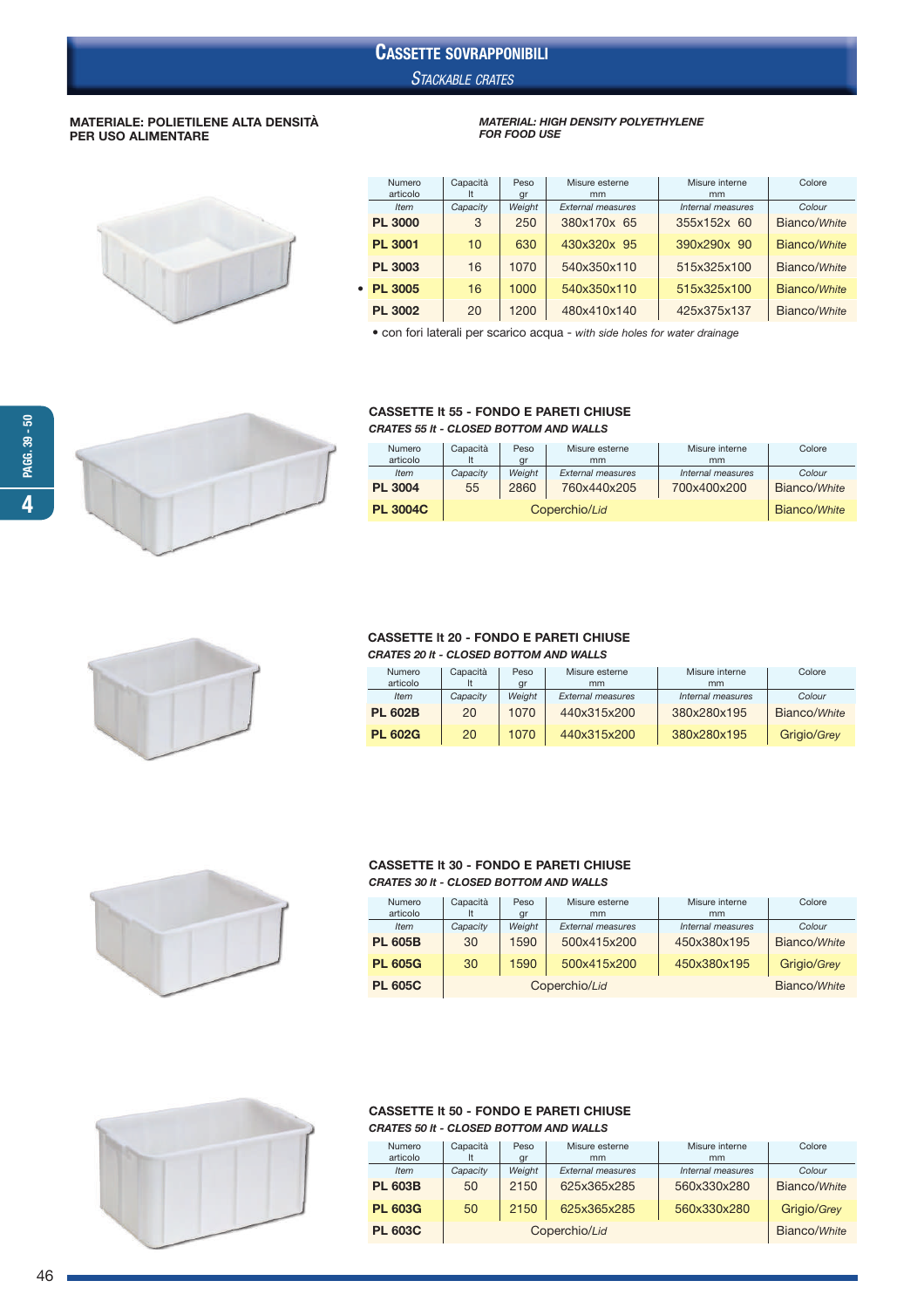### STACKABLE CRATES CASSETTE SOVRAPPONIBILI

#### MATERIALE: POLIETILENE ALTA DENSITÀ PER USO ALIMENTARE

#### MATERIAL: HIGH DENSITY POLYETHYLENE FOR FOOD USE

CASSETTE lt 80 - FONDO E PARETI CHIUSE CRATES 80 lt - CLOSED BOTTOM AND WALLS

| Numero<br>articolo            | Capacità       | Peso<br>gr     | Misure esterne<br>mm                    | Misure interne<br>mm             | Colore                 |
|-------------------------------|----------------|----------------|-----------------------------------------|----------------------------------|------------------------|
| <b>Item</b><br><b>PL 604B</b> | Capacity<br>80 | Weight<br>3170 | <b>External measures</b><br>725x440x330 | Internal measures<br>650x380x320 | Colour<br>Bianco/White |
| <b>PL 604G</b>                | 80             | 3170           | 725x440x330                             | 650x380x320                      | Grigio/Grey            |
| <b>PL 604C</b>                |                |                | Coperchio/Lid                           |                                  | Bianco/White           |

### CASSETTE lt 100 - FONDO E PARETI CHIUSE

CRATES 100 lt - CLOSED BOTTOM AND WALLS

| Numero<br>articolo | Capacità<br>It | Peso<br>gr | Misure esterne<br>mm     | Misure interne<br>mm | Colore       |
|--------------------|----------------|------------|--------------------------|----------------------|--------------|
| <b>Item</b>        | Capacity       | Weight     | <b>External measures</b> | Internal measures    | Colour       |
| <b>PL 606B</b>     | 100            | 4700       | 770x445x390              | 700x400x380          | Bianco/White |
| <b>PL 606G</b>     | 100            | 4700       | 770x445x390              | 700x400x380          | Grigio/Grey  |
| <b>PL 606C</b>     |                |            | Coperchio/Lid            |                      | Bianco/White |

#### CASSETTE lt 100 - FONDO E PARETI CHIUSE CRATES 100 lt - CLOSED BOTTOM AND WALLS

| Numero         | Capacità | Peso         | Misure esterne           | Misure interne    | Colore       |
|----------------|----------|--------------|--------------------------|-------------------|--------------|
| articolo       |          | gr           | mm                       | mm                |              |
| <b>Item</b>    | Capacity | Weight       | <b>External measures</b> | Internal measures | Colour       |
| <b>PL 601B</b> | 100      | 4300         | 600x500x445              | 535x450x430       | Bianco/White |
| • PL 601G      | 100      | 4300         | 600x500x445              | 535x450x430       | Grigio/Grey  |
| <b>PL 601C</b> |          | Bianco/White |                          |                   |              |

• non per uso alimentare - not for food use

### CASSETTE lt 130 - FONDO E PARETI CHIUSE CRATES 130 lt - CLOSED BOTTOM AND WALLS

| Numero<br>articolo | Capacità    | Peso<br>gr   | Misure esterne<br>mm     | Misure interne<br>mm | Colore       |
|--------------------|-------------|--------------|--------------------------|----------------------|--------------|
| Item               | Capacity    | Weiaht       | <b>External measures</b> | Internal measures    | Colour       |
| <b>PL 607B</b>     | 130         | 5500         | 830x570x360              | 750x500x350          | Bianco/White |
| <b>• PL 607G</b>   | 130<br>5500 |              | 830x570x360              | 750x500x350          | Grigio/Grey  |
| <b>PL 607C</b>     |             | Bianco/White |                          |                      |              |

• non per uso alimentare - not for food use

#### CARRELLI PER CASSETTE - TROLLEYS FOR CRATES

#### CARRELLI IN ACCIAIO INOX Ruote in nylon Ø 100 mm STAINLESS STEEL TROLLEYS Ø 100 mm nylon wheels

| Numero   | Capacità cassetta |
|----------|-------------------|
| articolo | It                |
| Item     | Crate capacity    |
| PL 60324 | 50                |
| PL 60424 | 80                |
| PL 60624 | 100               |
| PL 60724 | 130               |

#### CARRELLI IN FERRO VERNICIATO Ruote in gomma Ø 100 mm

PAINTED IRON TROLLEYS Ø 100 mm rubber wheels

| Numero<br>articolo | Capacità cassetta<br>It |
|--------------------|-------------------------|
| <b>Item</b>        | Crate capacity          |
| PL 6011            | 100                     |
| PL 6031            | 50                      |
| PL 6041            | 80                      |
| <b>PL 6061</b>     | 100                     |
| <b>PL 6071</b>     | 130                     |
| PL 30041           | 55                      |

#### VERNICIATO Ruote in nylon Ø 100 mm PAINTED IRON TROLLEYS Ø 100 mm nylon wheels

CARRELLI IN FERRO

| Numero         | Capacità cassetta |
|----------------|-------------------|
| articolo       | It                |
| <b>Item</b>    | Crate capacity    |
| <b>PL 6012</b> | 100               |
| <b>PL 6032</b> | 50                |
| <b>PL 6042</b> | 80                |
| <b>PL 6062</b> | 100               |
| <b>PL 6072</b> | 130               |
| PL 30042       | 55                |









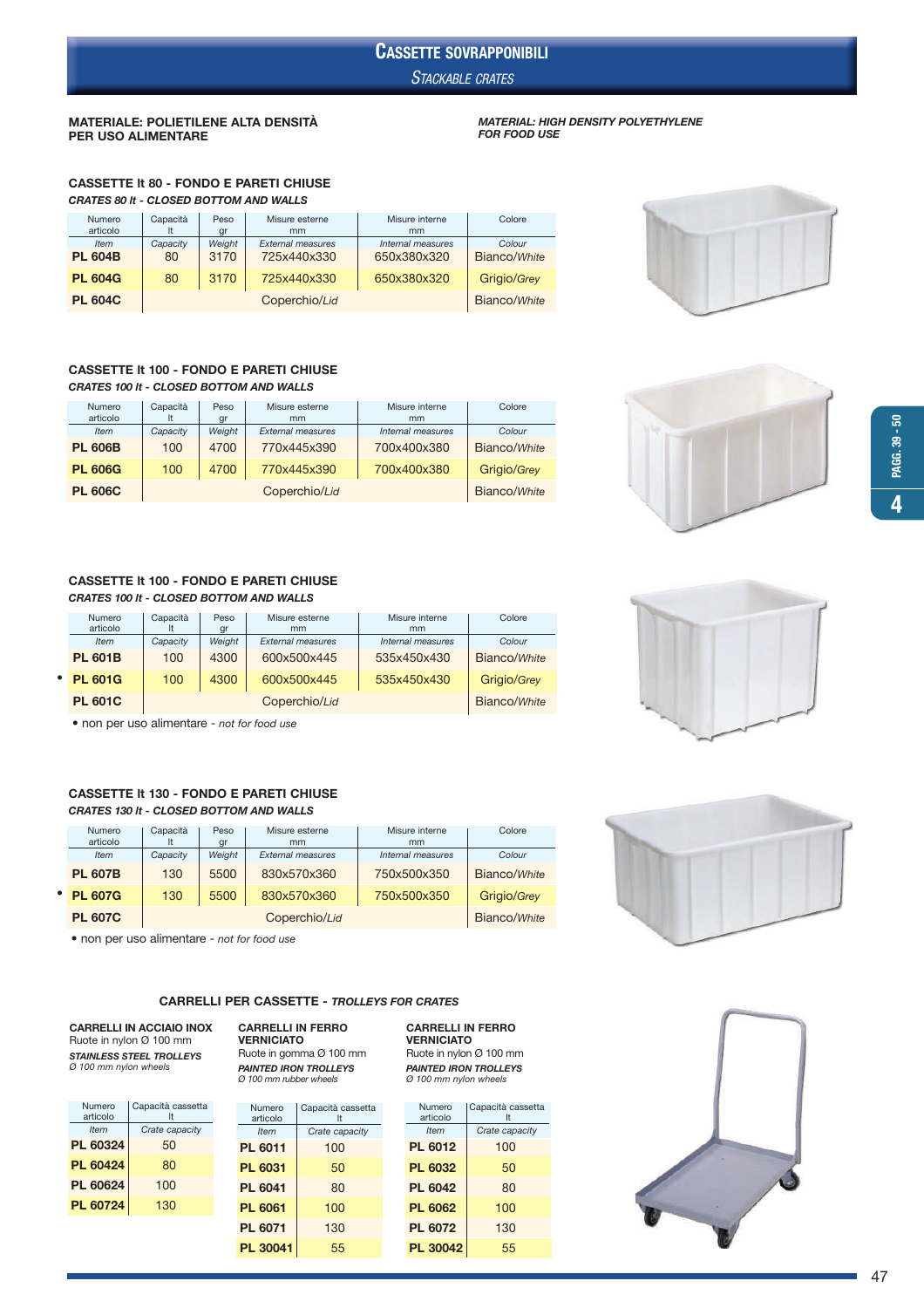## CESTE INFILABILI - CONTENITORI PER MAGAZZINO

### NESTABLE CRATES - STORAGE CONTAINERS

FONDO E PARETI FORATE









### FONDO CHIUSO E PARETI FORATE

Materiale: Polietilene bassa densità - Per uso alimentare

Materiale: Polietilene alta densità - Per uso alimentare

articolo It gr mm mm

CLOSED BOTTOM AND PERFORATED WALLS Material: High density Polyethylene - For food use

#### CLOSED BOTTOM AND PERFORATED WALLS

Material: Low density Polyethylene - For food use

| Numero<br>articolo | Capacità<br>It | Peso<br>gr | Misure esterne<br>mm | Misure interne<br>mm | Colore       |
|--------------------|----------------|------------|----------------------|----------------------|--------------|
| <b>Item</b>        | Capacity       | Weight     | External measures    | Internal measures    | Colour       |
| <b>PL 1780</b>     | 40             | 1150       | 570x360x340          | 502x312x330          | Bianco/White |
| <b>PL 2512</b>     | 60             | 1900       | 660x450x340          | 580x335x335          | Bianco/White |
| PL 2513            | 80             | 2300       | 680x460x375          | 590x410x370          | Bianco/White |
| <b>PL 2515</b>     | 100            | 3000       | 780x520x400          | 680x480x390          | Bianco/White |

Numero Capacità Peso Misure esterne Misure interne Colore<br>articolo It gr mm mm mm

Item Capacity Weight External measures Internal measures Colour **PL 1776** 15 400 500x350x140 470x320x135 Bianco/White

#### FONDO E PARETI CHIUSE

Materiale: Polietilene bassa densità - Per uso alimentare

#### CLOSED BOTTOM AND WALLS

Material: Low density Polyethylene - For food use

| Numero<br>articolo | Capacità<br>Peso<br>It<br>gr                   |      | Misure esterne<br>mm     | Misure interne<br>mm | Colore       |  |
|--------------------|------------------------------------------------|------|--------------------------|----------------------|--------------|--|
| <b>Item</b>        | Weight<br>Capacity                             |      | <b>External measures</b> | Internal measures    | Colour       |  |
| <b>PL 2516</b>     | 60                                             | 2500 | 660x450x340              | 580x335x335          | Bianco/White |  |
| <b>PL 2517</b>     | 90                                             | 3000 | 690x450x400              | 600x400x390          | Bianco/White |  |
| <b>PL 2517C</b>    | Coperchio per cesta It.90/Lid for 90 It. crate |      |                          |                      |              |  |
| <b>PL 2518</b>     | 100                                            | 3600 | 780x520x400              | 680x480x390          | Bianco/White |  |

#### CONTENITORI PER MAGAZZINO

Materiale: Polistirolo antiurto Colore: Verde STORAGE CONTAINERS

Material : Polystyrene shock proof Colour: Green

• Materiale: Polietilene alta densità Material: High density Polyethylene

CONTENITORI PER MAGAZZINO Materiale: Polietilene alta densità

Colore: Verde

Colour: Green

STORAGE CONTAINERS Material: High density Polyethylene

|             | Numero         | Misure          |
|-------------|----------------|-----------------|
|             | articolo       | mm              |
|             | <b>Item</b>    | <b>Measures</b> |
| $\bullet$   | PL 3210        | 92x100x 50      |
|             | <b>PL 3211</b> | 100x175x 76     |
|             | <b>PL 3212</b> | 146x230x125     |
|             | <b>PL 3213</b> | 206x328x155     |
|             | <b>PL 3214</b> | 306x485x185     |
|             | PL 3217        | 380x610x250     |
| $\bullet$   | PL 3216        | 437x570x247     |
| $\bullet$ . | <b>PL 3215</b> | 437x700x301     |





#### CASSETTIERE TRASPARENTI AUTOCOMPONIBILI Materiale

Struttura esterna: Polistirolo antiurto nero Cassetti: Polistirolo trasparente Per uso alimentare

#### TRANSPARENT AUTO MODULAR DRAWER Material

External structure: Polystyrene shock-proof black Drawers: transparent Polystyrene For food use

| .              | .               |
|----------------|-----------------|
| articolo       | mm              |
| <b>Item</b>    | <b>Measures</b> |
| PL 3221        | 307x480x185     |
| <b>PL 3222</b> | 437x570x247     |
| <b>PL 3223</b> | 437x700x301     |
|                |                 |
|                |                 |

Numero Misure

| Numero<br>articolo | Misure<br>mm    | Misure cassetti<br>mm  | Peso<br>gr. |
|--------------------|-----------------|------------------------|-------------|
| <b>Item</b>        | <b>Measures</b> | <b>Drawer</b> measures | Weight      |
| <b>PL 2100</b>     | 155x250x120     | 120x225x100            | 400         |
| <b>PL 2110</b>     | 320x480x190     | 285x470x165            | 2250        |
| <b>PL 2120</b>     | 215x350x155     | 180x325x132            | 1135        |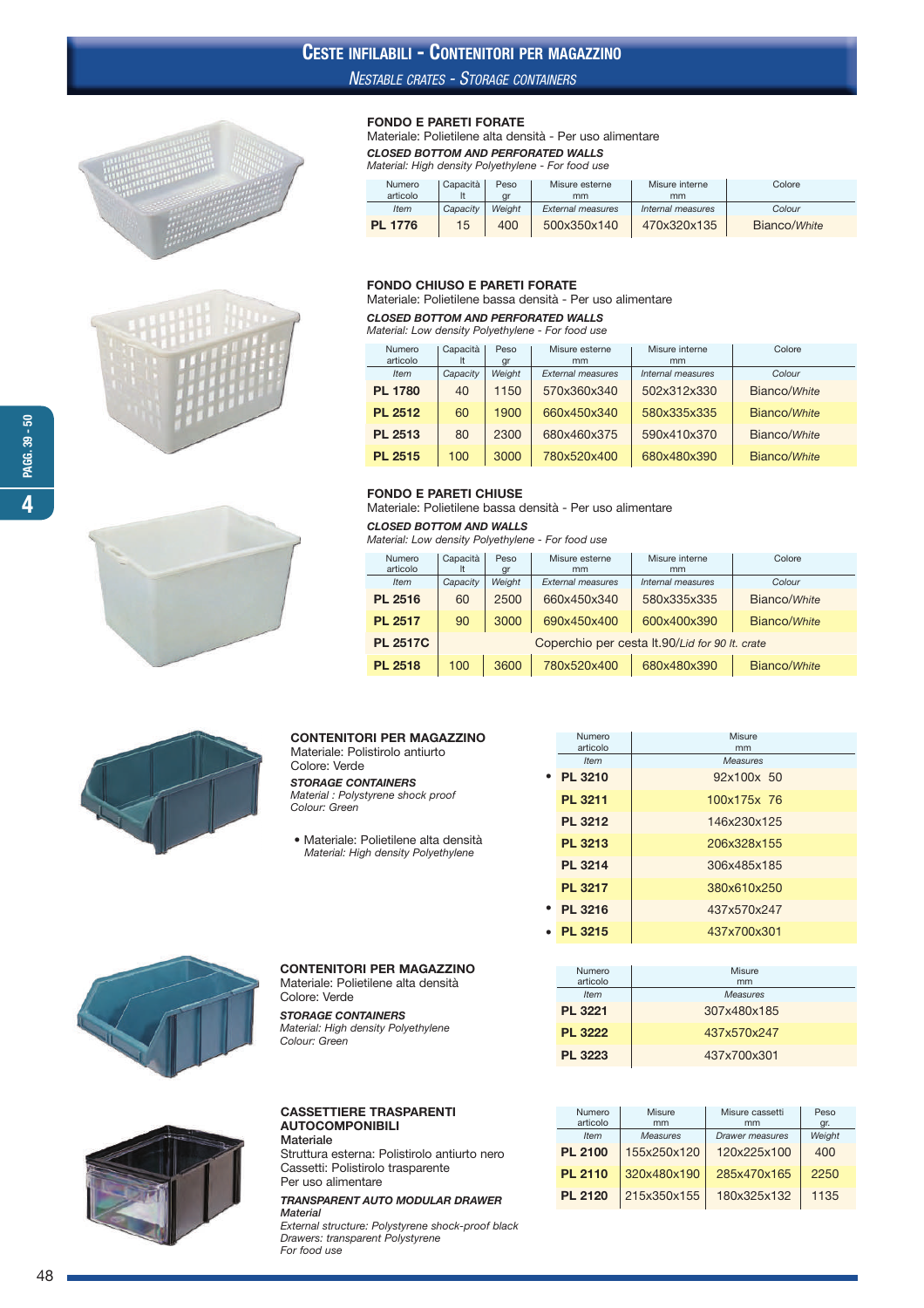# CASSETTE SOVRAPPONIBILI E INFILABILI

STACKABLE NESTABLE CRATES

#### FONDO E PARETI CHIUSE

Materiale: Polietilene alta densità - Per uso alimentare CLOSED BOTTOM AND WALLS

Material: High density Polyethylene - For food use

| Numero<br>articolo | Capacità<br>It                                       | Peso<br>gr | Misure esterne<br>mm                                 | Misure interne<br>mm | Colore       |
|--------------------|------------------------------------------------------|------------|------------------------------------------------------|----------------------|--------------|
| <b>Item</b>        | Capacity                                             | Weight     | <b>External measures</b>                             | Internal measures    | Colour       |
| <b>PL 2810</b>     | 25                                                   | 1350       | 455x340x250                                          | 400x305x240          | Grigio/Grey  |
| <b>PL 2812</b>     | 40                                                   | 2000       | 555x345x300                                          | 490x310x295          | Grigio/Grey  |
| <b>PL 2815B</b>    | 50                                                   | 1780       | 550x430x310                                          | 470x380x290          | Bianco/White |
| <b>PL 2815R</b>    | 50                                                   | 1780       | 550x430x310                                          | 470x380x290          | Rosso/Red    |
| <b>PL 2815C</b>    | Coperchio per cassette da It 50/Lid for 50 It crates |            | Bianco/White                                         |                      |              |
| <b>PL 2813B</b>    | 60                                                   | 2600       | Bianco/White                                         |                      |              |
| <b>PL 2813R</b>    | 60                                                   | 2600       | 630x440x330                                          | 530x410x325          | Rosso/Red    |
| <b>PL 2813C</b>    | Coperchio per cassette da It 60/Lid for 60 It crates |            | Bianco/White                                         |                      |              |
| <b>PL 2814</b>     | 75                                                   | 3500       | Grigio/Grey                                          |                      |              |
| <b>PL 2816B</b>    | 90                                                   | 3100       | 720x470x360                                          | 630x430x350          | Bianco/White |
| <b>PL 2816C</b>    |                                                      |            | Coperchio per cassette da It 90/Lid for 90 It crates | Bianco/White         |              |



• non per uso alimentare - not for food use

#### FONDO E PARETI CHIUSE

Materiale: Polietilene alta densità - Per uso alimentare CLOSED BOTTOM AND WALLS Material: High density Polyethylene - For food use

| Numero<br>articolo | Capacità | Peso<br>ar | Misure esterne<br>mm     | Colore      |
|--------------------|----------|------------|--------------------------|-------------|
| <b>Item</b>        | Capacity | Weiaht     | <b>External measures</b> | Color       |
| PL 23/75 V         | 75       | 4200       | 885x500x235              | Verde/Green |



#### FONDO CHIUSO E PARETI FORATE

Materiale: Polietilene alta densità - Per uso alimentare CLOSED BOTTOM AND PERFORATED WALLS Material: High density Polyethylene - For Food use

| Numero           | Capacità | Peso                                                | Misure esterne           | Misure interne    | Colore       |
|------------------|----------|-----------------------------------------------------|--------------------------|-------------------|--------------|
| articolo         |          | gr                                                  | mm                       | mm                |              |
| <b>Item</b>      | Capacity | Weight                                              | <b>External measures</b> | Internal measures | Colour       |
| <b>PL 8345</b>   | 65       | 1900                                                | 630x440x330              | 530x410x325       | Bianco/White |
| <b>PL 8341/C</b> |          | Coperchio per cassetta da It 65/Lid for 65 It crate | Bianco/White             |                   |              |
| <b>PL 8350</b>   | 80       | 2500                                                | 620x500x380              | 550x445x365       | Bianco/White |
| <b>PL 8350/C</b> |          | Coperchio per cassetta da It 80/Lid for 80 It crate | Bianco/White             |                   |              |
| <b>PL 8351</b>   | 130      | 4500                                                | 770x500x440              | 690x450x425       | Bianco/White |



#### FONDO E PARETI CHIUSE

Materiale: Polietilene bassa densità - Per uso alimentare CLOSED BOTTOM AND WALLS Material: Low density Polyethylene - For food use

| Numero          | Capacità | Peso   | Misure esterne           | Misure interne    | Colore     |
|-----------------|----------|--------|--------------------------|-------------------|------------|
| articolo        | It       | gr     | mm                       | mm                |            |
| <b>Item</b>     | Capacity | Weight | <b>External measures</b> | Internal measures | Colour     |
| <b>PL 2510R</b> | 40       | 2000   | 410x410x340              | 370x370x330       | Rosso/Red  |
| • PL 2510N      | 40       | 2000   | 410x410x340              | 370x370x330       | Nero/Black |
| <b>PL 2511R</b> | 60       | 2400   | 480x480x380              | 430x430x370       | Rosso/Red  |
| • PL 2511N      | 60       | 2400   | 480x480x380              | 430x430x370       | Nero/Black |

• non per uso alimentare - not for food use